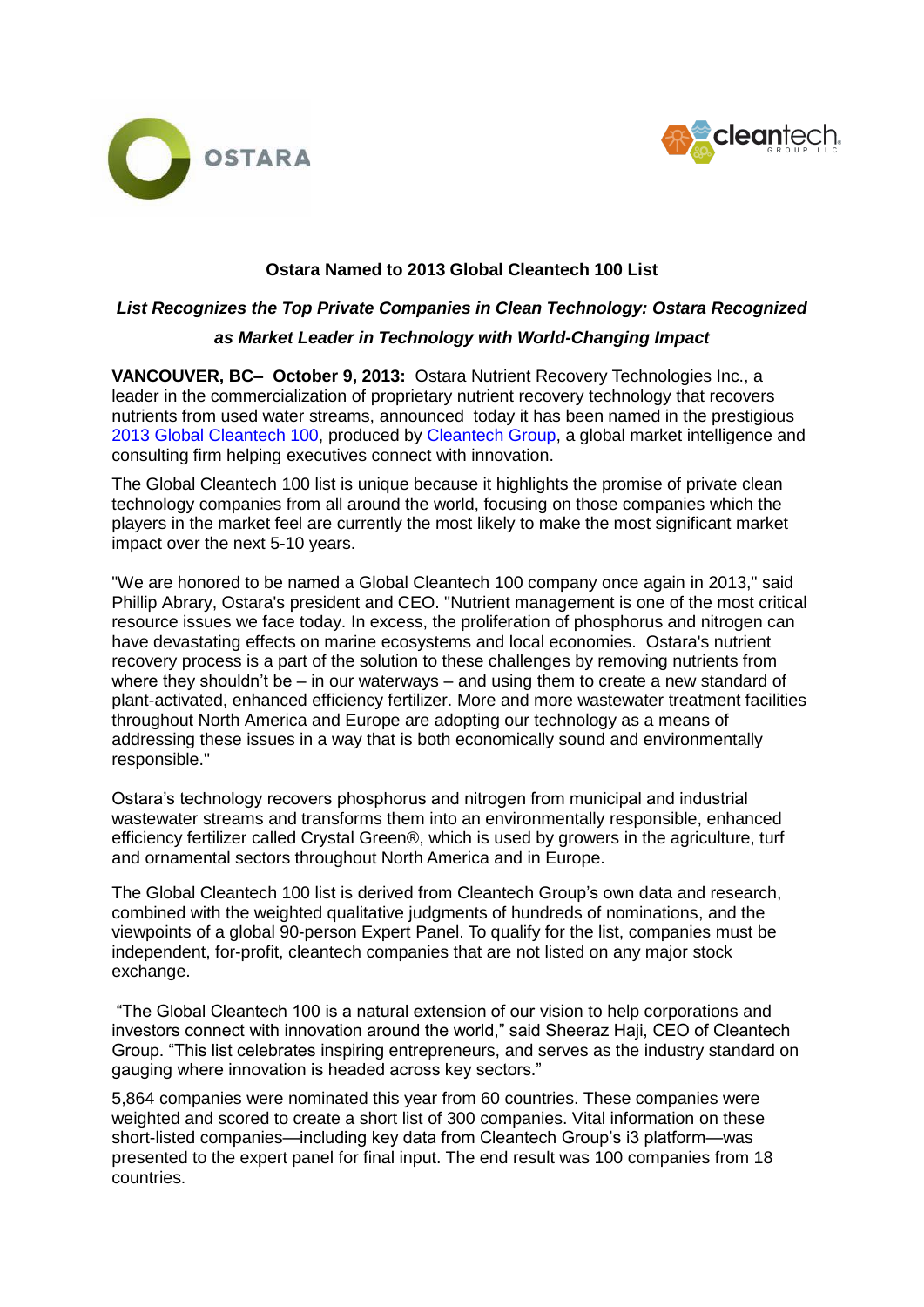The 90-member expert panel was drawn principally from leading financial investors and representatives of multi-national corporations, located in Asia, Europe, and North America. The composition of the expert panel is created to be broadly representative of the global cleantech community, and includes pioneers, leaders, veterans, and new entrants in cleantech. This diversity results in a list of companies that command a broad base of respect and support from many important players within the global cleantech innovation ecosystem.

"The composition of the 2013 Global Cleantech 100 represents a distinct shift in thinking from deal-makers in the marketplace," said Richard Youngman, Cleantech Group's Managing Director, Europe & Asia. "Fifty-one new entrants and noticeable shifts in subsectors and company types commanding the broadest level of support speak to a transition of opinion of which types of companies deal-makers believe today are the most likely to have significant market impact in a 5-10 year timeframe."

- The complete list of 100 companies was revealed on October  $9<sup>th</sup>$  at the Global Cleantech 100 Summit & Gala in Washington, D.C. [http://events.cleantech.com/global100/.](http://events.cleantech.com/global100/)
- For complete information on Ostara's leadership within the cleantech space, access [i3—](http://research.cleantech.com/)Cleantech Group's leading market intelligence platform—and search for Ostara at<http://research.cleantech.com/>
- The list is accompanied by a full report—authored by Cleantech Group, powered by data from Cleantech's i3 platform, and sponsored by Autodesk—which offers commentary and insight on the 2013 Global Cleantech 100, and is available for download at<http://www.cleantech.com/gc100report/>
- The complete list of Global Cleantech 100 firms and expert panel members is available online [www.cleantech.com/global100/2013-panelists/](http://www.cleantech.com/global100/2013-panelists/)

## **About Cleantech Group**

Cleantech Group helps clients accelerate sustainable innovation. The company's i3 platform allows subscribers to discover companies and explore cleantech trends strategically with proprietary real-time data. Cleantech Forums bring together thought leaders and innovators in the cleantech and sustainability ecosystem. The company's advisory services leverage expertise in designing and executing corporate strategies for sustainable growth and innovation sourcing. Details at [www.cleantech.com](http://www.cleantech.com/)

### **About Ostara Nutrient Recovery Technologies Inc.:**

Ostara designs, builds and markets a proprietary nutrient recovery technology that transforms phosphorus and nitrogen recovered from municipal and industrial wastewater into a high-value, eco-friendly fertilizer, sold and marketed as Crystal Green<sup>®</sup>. Ostara currently operates five nutrient recovery facilities in North America and will launch two additional plants later in 2013, including its first European site in Slough, UK for Thames Water. Crystal Green is the first plant-activated, nutrient technology to offer plant-available, slow-release nutrients sustainably made from a renewable source of phosphorus. Crystal Green offers more consistent, plant-available nutrients than conventional water-soluble phosphorus fertilizers, resulting in greater fertilizer efficiency, lower application rates, and reduced nutrient loss, while lowering the risk of leaching and runoff, thereby protecting sensitive regional waterways. Ostara is the recipient of numerous awards including the 2011 Technology Pioneer by the World Economic Forum, and being named to the Global Cleantech 100 for the past four years and is headquartered in Vancouver, Canada. For more information, visit [www.ostara.com](http://www.ostara.com/) and [www.crystalgreen.com.](http://www.crystalgreen.com/)